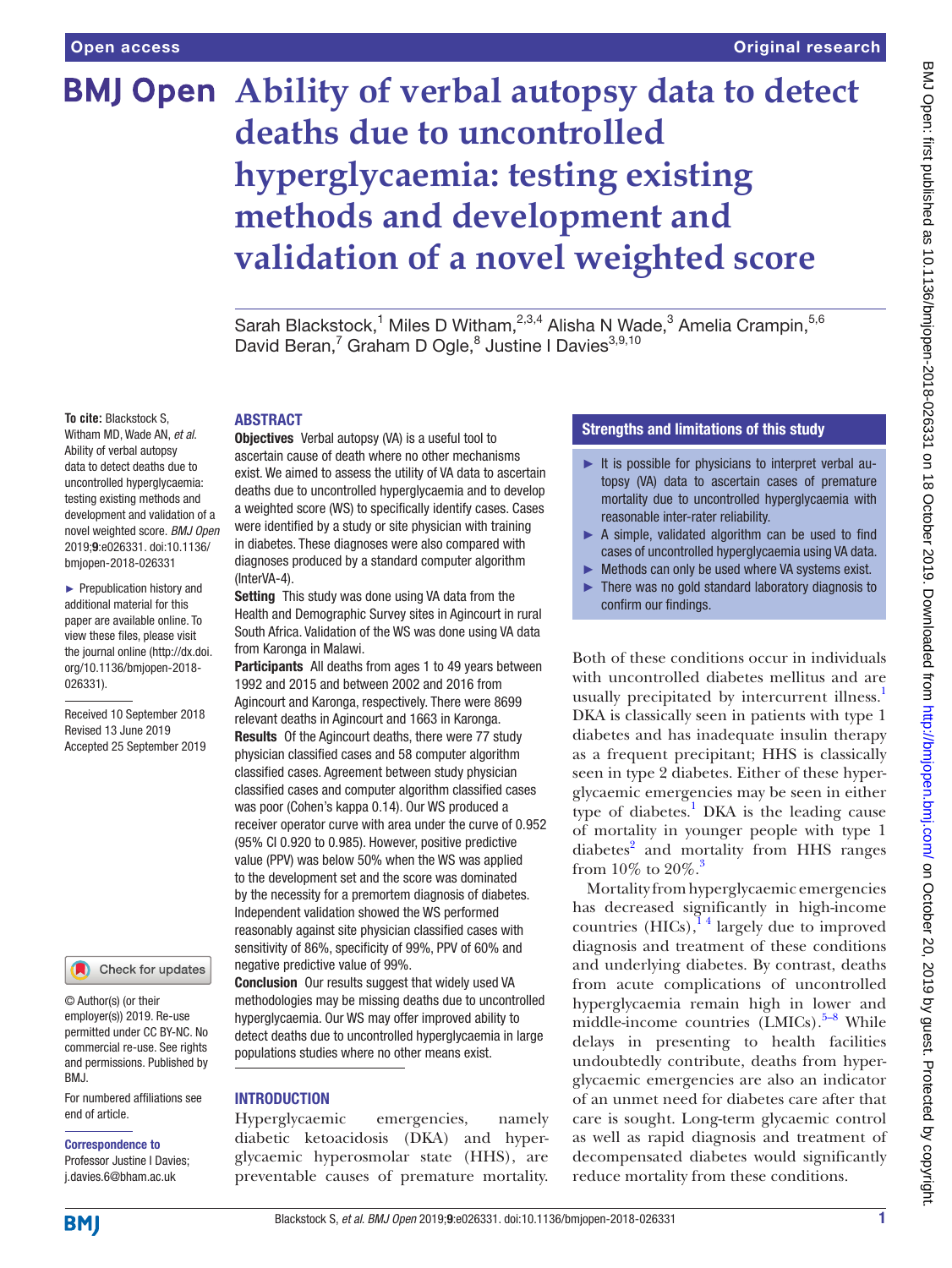Little data exist on the mortality rates in hyperglycaemic emergencies in LMICs and the data that do exist have often been obtained from hospital records<sup>78</sup> and therefore may underestimate true mortality as they do not capture those deaths that occur out of hospital. Verbal autopsy (VA) has been developed to address the deficit of accurate, countrywide, reporting of cause of death in many  $LMICs<sup>9 10</sup>$  $LMICs<sup>9 10</sup>$  $LMICs<sup>9 10</sup>$  and may improve mortality estimates in these conditions.

VA from population samples is a useful tool to ascertain causes of mortality and trends thereof. $11-13$  During VA, a respondent—usually a relative—who cared for the deceased during his or her last illness is asked a set of standard questions by a trained data collector about the illness. $14 \frac{15}{6}$  VA reports are either reviewed by physicians who assign a cause of death or, increasingly, processed automatically by computer models to derive likely causes of death. Such models (eg, InterVA-4) are derived using a mixture of data and expert opinion.<sup>16</sup> They have been shown to be reasonably reliable in determining causes of death which are commonly seen, but data on reliability of these methods for estimating causes of death for less prevalent diseases are lacking.<sup>1176-18</sup>

Where there are classic features of an acute death from hyperglycaemia (symptom combinations including diagnosis of diabetes, increased thirst, increased urine output, coma and so on), it is relatively straightforward for either a reviewing physician or an automated model like InterVA-4 to arrive at a high likelihood of diabetes as a cause of death. However, for many people living with diabetes, the symptoms occurring around the time of death may be less obvious, especially in contexts where symptoms of hyperglycaemia can be attributable to other, more common conditions. In these cases, increased index of reviewing physician suspicion, for example due to greater exposure to or knowledge of the disease, may improve detection of the condition.

We therefore aimed to assess ability of the VA methodology, using InterVA-4 algorithm determined cause of death, to detect deaths attributable to uncontrolled hyperglycaemia, as compared with diagnoses made by a study physician with experience of diabetes care in a LMIC setting. A further aim was to derive and test a weighted score (WS)—which could later be applied to other settings using VA reports—for detecting deaths due to uncontrolled hyperglycaemia and validate this WS in VA data from an independent data set. Other aims were to compare our WS and the study physician diagnoses. We limited our age range between 1 and 49 years with an aim of focusing particularly on premature mortality due to uncontrolled hyperglycaemia.

## **METHODS**

## Setting and VA methodology

Our study was done using VA data from the Agincourt Health and Socio-Demographic Surveillance System (HDSS) and validated using data from the Karonga HDSS in Malawi.[19 20](#page-7-9) The Agincourt HDSS is based in the Agincourt sub-district of rural, northeast South Africa, near the Mozambique border; the Karonga HDSS is based in the south of Karonga district, in rural northern Malawi. From Agincourt, we used VA data collected on annual census visits between 1992 and 2015; from Karonga, we used VA data collected at household visits initiated after reporting of a death by a community informant at monthly reporting session between 2002 and 2016. VA methodology is described in detail elsewhere.<sup>[16](#page-7-8)</sup> In brief, for any death, household members are approached and asked to take part in an interview based on standard WHO questionnaires and administered by a local, trained, data collector or medical assistant. VA questionnaires consist of responses (which are converted to binary for processing with InterVA-4) to a range of questions on signs, symptoms and diagnoses during the terminal illness. Some VAs (eg, those in Agincourt and Karonga) also have a 'free text' section where respondents are able to freely describe circumstances leading up to the death. In Agincourt, prior to 2010, cause of death was defined by physician review of each VA. After 2010, all causes of death have been determined using InterVA computer algorithms; all VAs have also been retrospectively formatted for input into InterVA-4 with binary variables (presence of symptom or absence/unknown). In Karonga, both physician review and computer models are used; two physicians review—blind to each other's coding—and allocate underlying cause of death as well as direct and contributory causes.<sup>20</sup> Where there is discrepancy between physicians, a third reviewer considers the VA and the responses of the first two physicians and decides on the cause(s) of death to be coded. Questionnaire and free text responses are de-identified and stored in electronic databases.

# Participant selection and creation of study physician coded data set

Given the rarity of presenting with uncontrolled hyperglycaemia in infants under 1year old, the increased likelihood of deaths being due to other competing causes in those of older years, and our focus on premature mortality, we agreed a priori to restrict our sample age range to deaths occurring between 1 and 49 years of age, inclusive. To enable later application of the WS to other VA data sets, we aligned our age range selection with the WHO 2012 standard VA age groups and therefore included those in VA age groups 'under 5' (1–4), 'child' (5–14) and 'adult' (15–49).

Data sets that use clinical data including hospital diagnoses and laboratory results to provide a gold standard cause of death have been developed and enable testing of standard VA methodologies. However, the VA input param-eters collected in these data sets are not complete,<sup>[12 21](#page-7-11)</sup> and although fields of use for diagnosing diabetes—for example polyuria and polydipsia—are present in standard VA questionnaires, they are not captured in these gold standard sets. We therefore created a study physician coded data set that was to act as our 'gold standard'.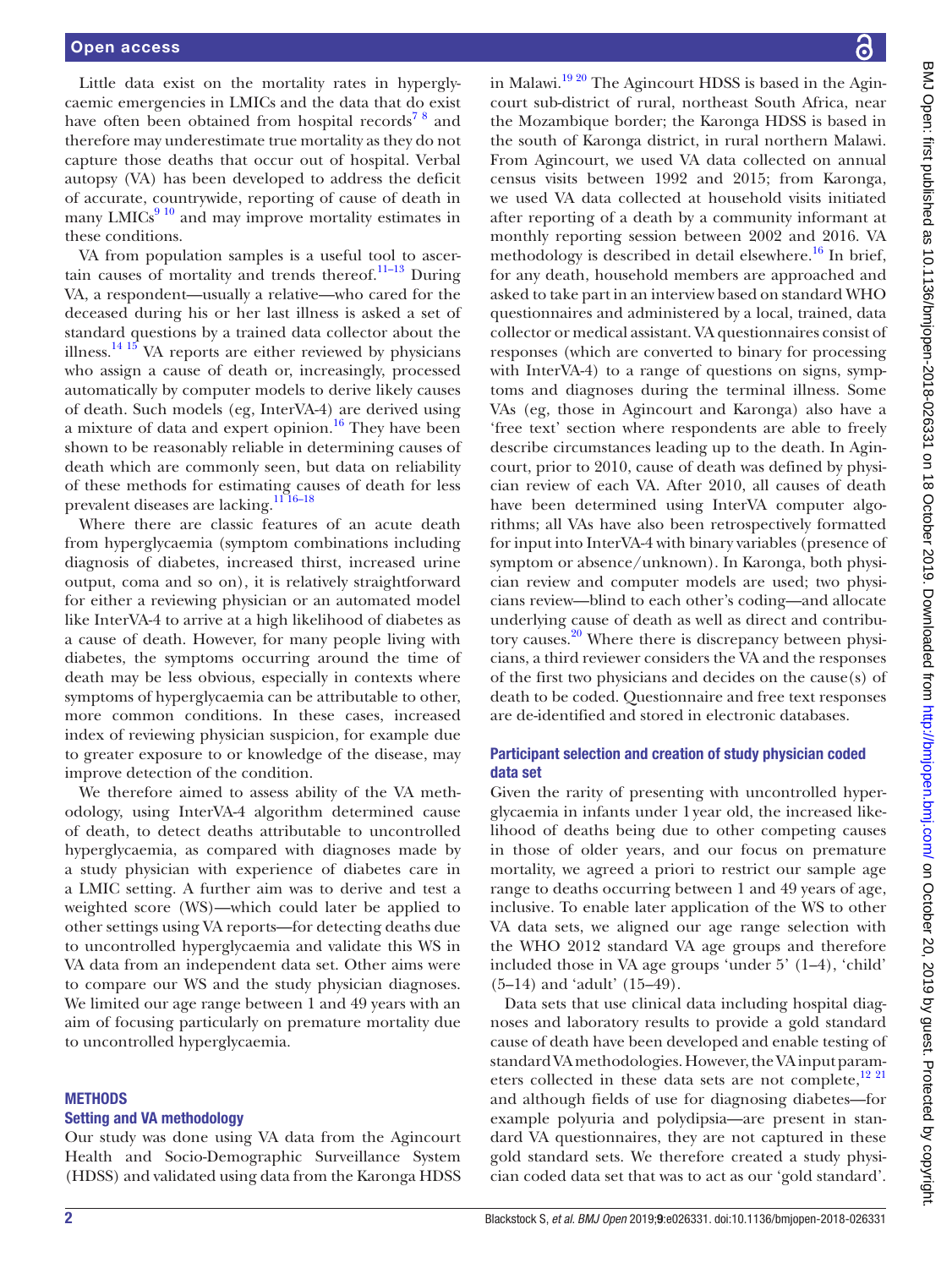A clinician with experience in diabetes management in HICs and LMICs (SB) reviewed all data from VA records at Agincourt. Study physician classified cases were determined using responses to the answers to VA questions and examination of the free text. Cases were defined as those for whom uncontrolled hyperglycaemia would be acceptable as the main cause of death on a standard UK death certificate. Any cases where the reviewing physician was unsure were discussed with clinical colleagues with expertise in adult internal medicine, diabetes and endocrinology (AW, JD and MDW) until consensus was reached.

Given the likely rarity of study physician classified cases, we produced an enriched sample of cases for study physician review by searching the VA database for cases with features suggestive of uncontrolled hyperglycaemia as individual symptoms, symptom combinations or terms (chosen to reflect both chronic and acute symptoms of diabetes) as follows:

- ► Ante-mortem (AM) diagnosis of diabetes.
- ► Polyuria.
- ► Polydipsia.
- ► Weight loss combined with polyuria or polydipsia.
- Weight loss combined with polyuria or polydipsia and in combination with acute rapid breathing, abdominal pain, confusion or coma.
- ► 'Sugar' or 'diabetes' in the free text search.
- ► Site-physician review indication of deaths due to diabetes (in Agincourt VA data prior to 2010).

Any cases that did not have any of the above features were thought clinically unlikely to have died from uncontrolled hyperglycaemia and were therefore categorised as deaths from other causes (hereafter termed 'negative cases').

# Comparison of study physician classified cases with computer algorithm classified cases

We compared the predictive value of InterVA-4 (with positive cases termed computer algorithm classified cases) against study physician classified cases in the Agincourt data set using  $\chi^2$  and used Cohen's kappa as a measure of inter-rater correlation, with the recognition that the 'raters' in this context included algorithms. As there is no InterVA-4 category of cause of death due to hyperglycaemia, computer algorithm classified cases were defined as determined by InterVA-4 as being greater than 50% likely to be due to diabetes.

## Development of predictive score

After producing a set of study physician classified cases and negative cases, we tested the predictive value of VA-recorded variables. These variables were chosen after consensus was reached by study clinicians on which were likely to be seen in uncontrolled hyperglycaemia in clinical practice (as either subacute or chronic features). $2^2$ Additionally, we identified symptom variables which we agreed would reduce likelihood of a death being due to uncontrolled hyperglycaemia and which were captured by the VA questions. We performed univariable testing of

each individual symptom for its ability to predict study physician classified cases using the  $\chi^2$  test. Symptoms that were significant univariable predictors at p<0.1 (Pearson's  $\chi^2$ ) were entered into a multivariable binary logistic regression model using stepwise entry. A WS was then developed based on the relative beta-weights in the final multivariable model.

We constructed a receiver–operator characteristic (ROC) curve based on the relationship between the WS for each individual VA entry and study physician classification. We then determined the sensitivity, specificity, positive and negative predictive values (PPV and NPV) of the WS at various cut points.

## Score validation

We used VA data from Karonga HDSS in Malawi to externally validate our WS. Cases above a cut point determined based on analysis of Agincourt data were extracted for review and these 'WS classified cases' were compared with Karonga site-physician classified cases.

In addition, and to allow for differences between Karonga site-physician diagnosis and one made by a physician with expertise in diabetes and experience in working in an LMIC setting, in a sample of 100 cases we compared WS classified cases with classification by an independent endocrinologist (AW, who determined independent physician classified cases (investigator physician classified cases)). These 100 cases were made up of all WS classified cases plus a random selection of cases not determined to be deaths due to uncontrolled hyperglycaemia .

We compared computer algorithm classified cases and study physician classified cases with WS classified cases using  $\chi^2$ . We also describe the predictive value of symptoms identified by multivariable analysis in determining computer algorithm classified cases.

#### Determining timing of diagnosis of diabetes

For study physician classified cases or WS classified cases, we ascertained which had been diagnosed with diabetes prior to or during the final illness by examining responses to the VA question, 'did the deceased have diabetes' and examining the VA free texts. Cases where it was stated in the free text that diagnoses of diabetes were given, or patients were told their sugar levels were high in the final illness, with no noted history of diabetes on VA question response were assumed to have been diagnosed in the final illness. We assumed that diabetes was diagnosed prior to the final illness in cases where it was stated in the free text that patients were known to have diabetes. Cases where there was no mention of diabetes in the free text were classified as unknown.

#### Statistical analysis

SPSS V.22 was used for all analyses.

#### Patient and public involvement

No patients were involved in this study.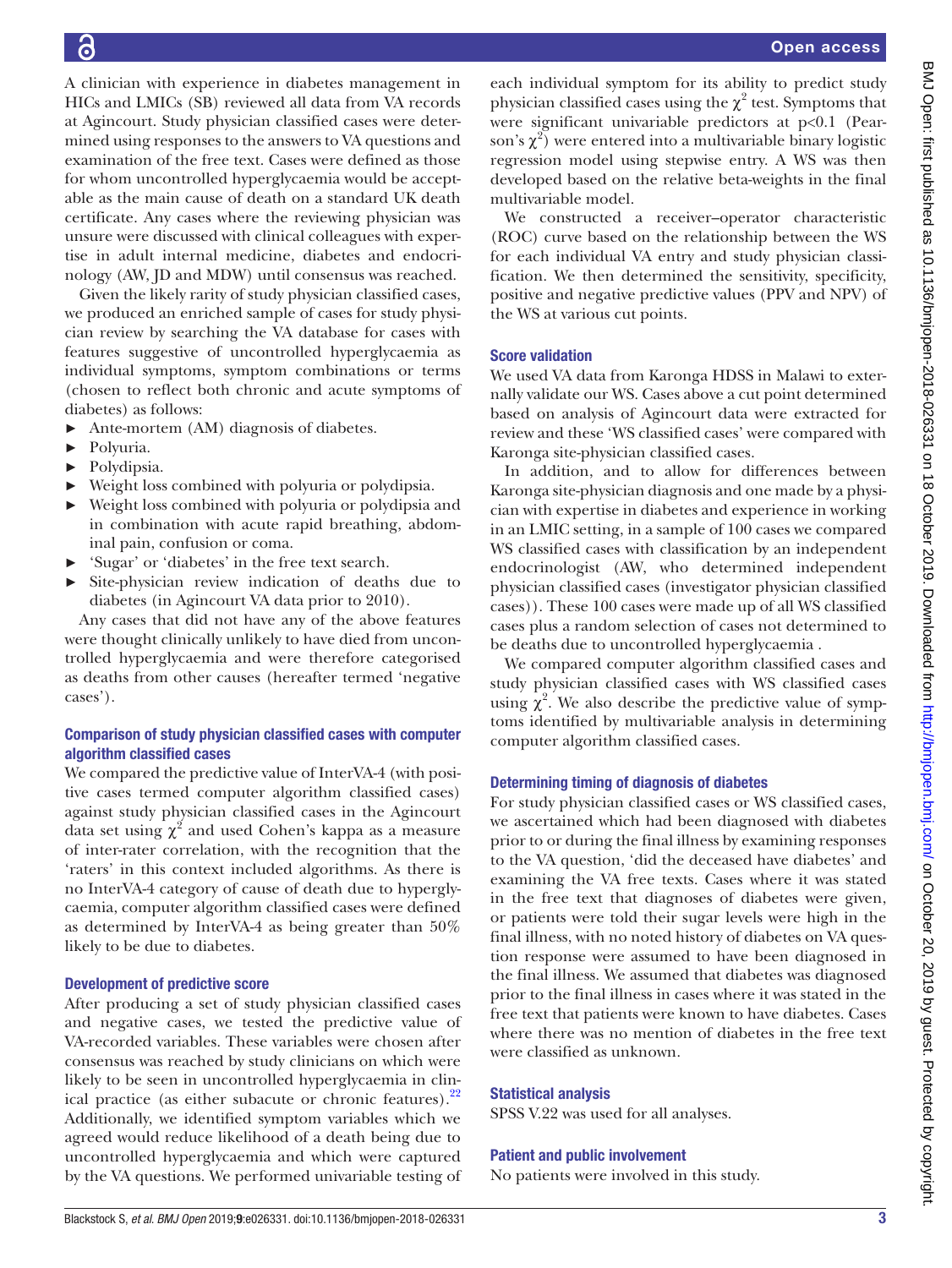

## <span id="page-3-0"></span>**RESULTS**

## Determining study physician classified cases

There were 15261 deaths occurring in the Agincourt HDSSs which had a VA report completed between 1992 and 2015, of which 8699 were between the ages of 1 and 49 years. After limiting cases to those with symptoms suggestive of uncontrolled hyperglycaemia, there were 3708 cases which were reviewed by the study physician. There were two cases with missing data. Of all VA reports reviewed, 77 cases were determined as positive (study physician classified cases), 3626 were negative and 3 were deemed indeterminate even after discussion among investigators. [Figure](#page-3-0) 1 shows the flow of classification of VA cases at Agincourt into study physician classified cases and negative cases.

# Comparison of study physician classified cases with computer algorithm classified cases

There were 58 computer algorithm classified cases.  $\chi^2$ testing showed that there was dependence between study physician classified cases and computer algorithm classified cases (Pearson's  $\chi^2$  of 176, 1 degree of freedom, p<0.001); however although they were associated on the  $\chi^2$  test [\(online supplementary appendix table 1](https://dx.doi.org/10.1136/bmjopen-2018-026331)), kappa showed poor concordance, with the VA algorithm not finding the majority of cases identified by the physician; Cohen's kappa for inter-rater agreement was low at 0.14.

## Development of the WS

On discussion between investigators, we identified AM diagnosis of diabetes, polyuria, polydipsia, sunken eyes, weight loss, wasting, acute rapid breathing, abdominal pain or acute abdominal pain (which are two separate responses on VA), coma and confusion as being variables

collected on VA which were likely to be seen in cases of deaths due to uncontrolled hyperglycaemia. In environments where tuberculosis and other respiratory conditions are common causes of death, we did not consider that other symptoms of breathlessness captured on VA were likely to be discriminating enough for our purposes. Of our potential predictive variables, nine which were significantly associated with study physician classified cases on univariable testing—and thus entered into the multivariable regression analysis—were AM diagnosis of diabetes (p<0.001), polyuria (p=0.001), polydipsia (p<0.001), confusion (p<0.001), weight loss (p=0.001), chronic abdominal pain (p<0.001), abdominal pain  $(p<0.001)$ , acute rapid breathing  $(p=0.095)$  and wasting (p=0.098) [\(online supplementary appendix table 2](https://dx.doi.org/10.1136/bmjopen-2018-026331)).

We identified 27 variables that were captured on the VA questions that were considered to decrease the clinical likelihood of the death being due to uncontrolled hyperglycaemia; these were HIV, tuberculosis (TB), chronic cough, cough, productive cough, bloody cough, TB combined with chronic cough, chronic fever, whooping cough, wheeze, night sweats, chronic diarrhoea, bloody diarrhoea, jaundice, haematemesis, haematuria, abdominal mass, swollen abdomen, swollen legs, injury, died in labour, died 24hours after labour, vaginal bleeding after menopause, kidney disease, liver disease, cancer or measles. Of these variables, on univariable testing, we found injury (p=0.021), TB combined with chronic cough  $(p=0.097)$ , night sweats  $(0.032)$  and chronic diarrhoea (0.032) were significant negative predictors of positive cases. Haematuria ( $p=0.06$ ) and measles ( $p=0.002$ ) were significant predictors of study physician classified cases [\(table](#page-4-0) 1 and [online supplementary appendix table 2\)](https://dx.doi.org/10.1136/bmjopen-2018-026331). The positive association between cases and measles lacked face validity. However, haematuria could be a misunderstanding of urinary frequency also seen in uncontrolled hyperglycaemia. We therefore entered TB combined with chronic cough, chronic diarrhoea, injury, night sweats and haematuria into the regression analysis.

The WS was produced using variables that were significantly associated with study physician classified cases on binary logistic regression analysis, scaled to the lowest positive beta weight and rounded up (or down) to the nearest whole number ([table](#page-4-0) 1). This produced a ROC [\(figure](#page-4-1) 2) with an area under the curve of 0.952 (95% CI 0.920 to 0.985). Sensitivity, specificity, NPV and PPV of various cut points for the WS applied to the Agincourt data set and compared with study physician cases are shown in [table](#page-5-0) 2.

We chose a cut point of 8 to identify cases with reasonable specificity while maintaining sensitivity. Applying this cut point in the Agincourt data set gave 134 WS classified cases, thus 1.54% (134/8699) of all deaths were estimated due to uncontrolled hyperglycaemia. Characteristics of these deaths are shown in [table](#page-5-1) 3. In particular, all had an AM diagnosis of diabetes recorded; 62 cases had diabetes diagnosed in the final illness and 24 cases had symptoms on the free text which were determined to be suggestive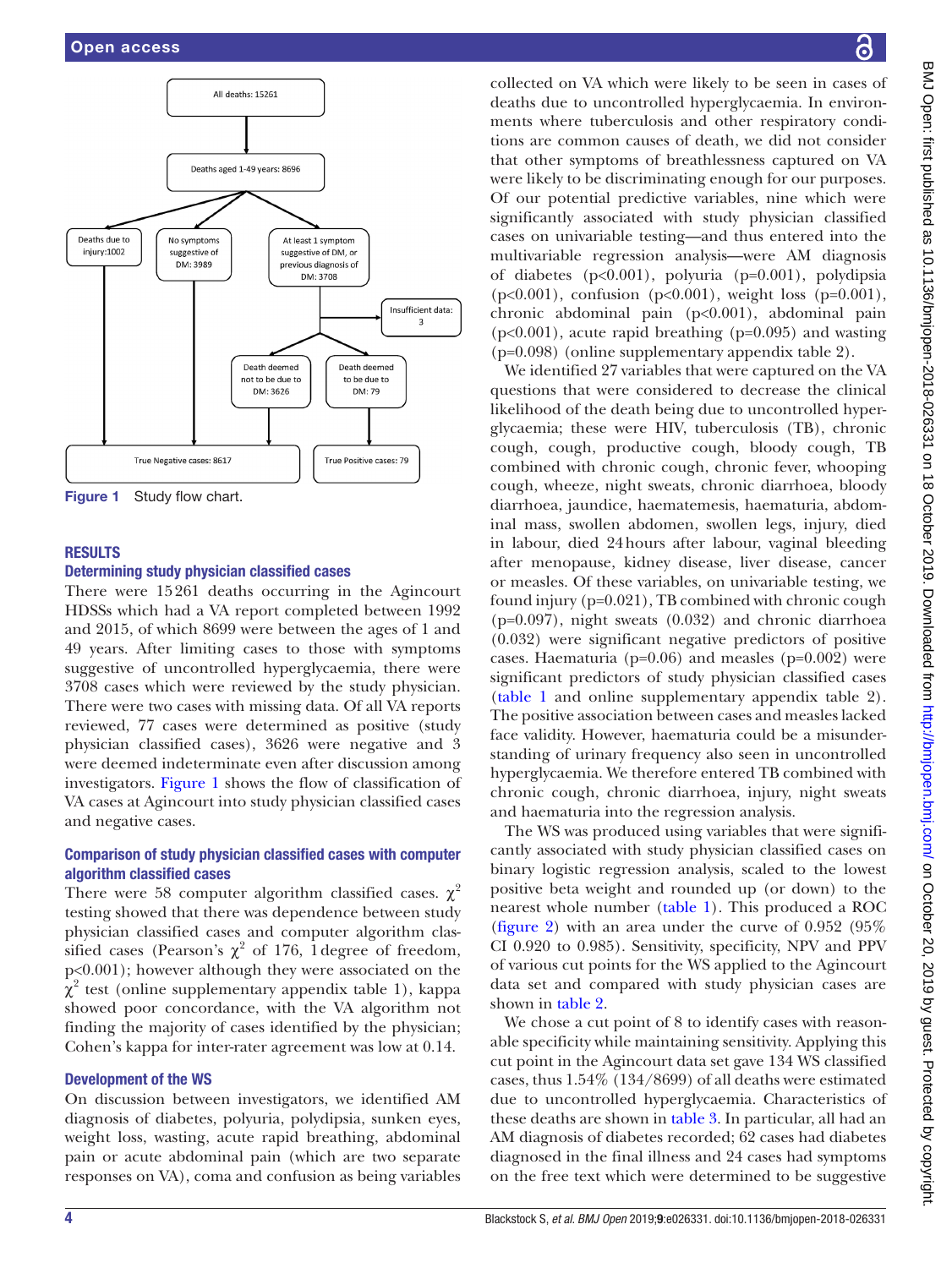<span id="page-4-0"></span>

| Binary logistic regression showing variables entered into the weighted score and derived score weights<br><b>Table 1</b> |                                    |          |           |         |                           |                          |
|--------------------------------------------------------------------------------------------------------------------------|------------------------------------|----------|-----------|---------|---------------------------|--------------------------|
|                                                                                                                          | Number of<br>cases with<br>symptom | Beta     | <b>SE</b> | P value | Weighting<br>(beta/0.751) | <b>Rounded</b><br>weight |
| Ante-mortem diagnosis of diabetes                                                                                        | 140                                | 6.462    | 0.357     | < 0.001 | 8.6045273                 | 9                        |
| Polyuria                                                                                                                 | 265                                | 1.542    | 0.583     | 0.008   | 2.05326232                | $\overline{2}$           |
| Polydipsia                                                                                                               | 2539                               | 1.406    | 0.353     | < 0.001 | 1.87217044                | $\overline{2}$           |
| Confusion                                                                                                                | 1569                               | 0.751    | 0.352     | 0.033   |                           |                          |
| TB and chronic cough                                                                                                     | 944                                | $-1.627$ | 0.716     | 0.023   | $-2.1664447$              | $-2$                     |
| Chronic diarrhoea                                                                                                        | 992                                | $-2.058$ | 0.795     | 0.01    | $-2.7403462$              | $-3$                     |
| Constant                                                                                                                 |                                    | $-7.114$ | 0.357     | < 0.001 | -                         |                          |
| TB, tuberculosis.                                                                                                        |                                    |          |           |         |                           |                          |

of uncontrolled hyperglycaemia. Of note, 138 of all VA deaths in the age range of interest from Agincourt had an AM diagnosis of diabetes—4 more than those detected by the algorithm.

# Comparison of WS classified cases with computer algorithm classified cases

[Online supplementary appendix table 1](https://dx.doi.org/10.1136/bmjopen-2018-026331) shows the performance of our WS in comparison with InterVA-4.  $\chi^2$  showed dependence (Pearson's  $\chi^2$  of 146, 1 degree of freedom, p<0.001), however, inter-rater agreement was poor (Cohen's kappa).

# Validation of the WS

We validated our WS using VA data from Karonga in Malawi. There were 3614 VA reports between 2001 and 2016 and 1663 of these were from people between 1 and 49 years old. Application of our WS to Karonga VA data



<span id="page-4-1"></span>Figure 2 Receiver–operator characteristic curve for weighted score applied to study physician coded data set.

and use of a cut point of 8 or above identified 20 cases of deaths due to uncontrolled hyperglycaemia ([table](#page-5-1) 3). Comparison of these 20 WS classified cases with site physician classified cases (either as underlying or as contributory cause) showed 12 WS classified cases which were true positives; the Karonga site physician also identified an additional two case of deaths from diabetes which the algorithm did not detect; thus, giving a sensitivity of 86%, specificity of 99%, PPV of 60% and NPV of 99%.

Of the 20 WS classified cases, all were in the adult age group: 9 between 20 and 29, 5 between 30 and 39 and 6 between 40 and 49 years of age. All cases had a premortem diagnosis of diabetes, and we determined that 4 of these diagnoses were made in the final illness (of note, 22 deaths in the whole Karonga VA data set for this age range had premortem diagnosis of diabetes). Ten relatives reported symptoms on the free text that were suggestive of uncontrolled hyperglycaemia, and for 7 of the 20 WS detected cases, relatives recalled being told by treating healthcare workers that the death was caused by diabetes ([table](#page-5-1) 3).

Out of the 100 cases assessed, the external investigator physician (AW) determined that a total of 22 were due to uncontrolled hyperglycaemia, 74 deaths were not due to uncontrolled hyperglycaemia and 4 were unclassifiable due to missing data. Compared with the external investigator physician, the WS gave 15 true positives and 7 false negatives. All site physician classified cases were deemed positive by the independent physician investigator. However, compared with the site physician, the independent physician investigator determined that there were an additional nine deaths likely to be due to uncontrolled hyperglycaemia (kappa for inter-rater agreement=0.69).

# Performance of clinically determined variables in detecting computer algorithm classified cases

Variables which we determined were clinically likely to increase or decrease chance of death due to uncontrolled hyperglycaemia were tested for association with computer algorithm classified cases. In univariable testing, we found AM diagnosis of diabetes  $(p<0.001)$ , polyuria  $(p<0.001)$  and polydipsia  $(p<0.001)$  to be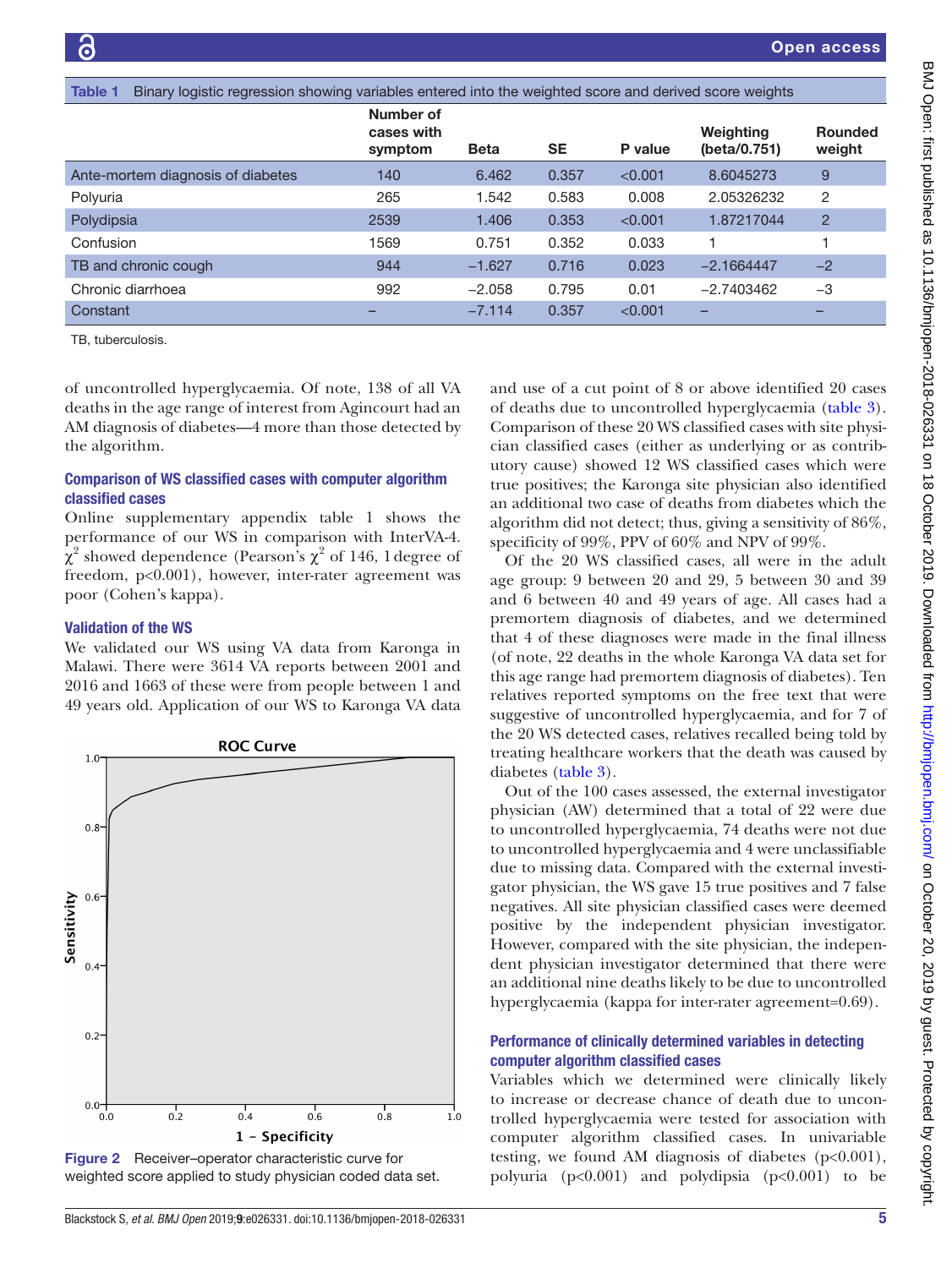| ed to             |                                |
|-------------------|--------------------------------|
|                   |                                |
| V (%)             |                                |
| 85                |                                |
| 84                |                                |
| 84                | I                              |
| 84                |                                |
| 82                |                                |
|                   |                                |
|                   |                                |
|                   |                                |
| llness,<br>a from |                                |
| nding             |                                |
| g, and            |                                |
| stem's            |                                |
| Third,            |                                |
| ncon-             |                                |
| reater            |                                |
| ur WS<br>ssified  |                                |
| inde-             |                                |
| sitivity          |                                |
| rolled            |                                |
| sician            |                                |
| cases.            |                                |
| diag-<br>lusion   |                                |
| imina-            |                                |
| betes,            |                                |
| l were            |                                |
| a and             |                                |
|                   |                                |
|                   |                                |
|                   |                                |
|                   |                                |
|                   |                                |
|                   |                                |
|                   |                                |
|                   |                                |
|                   |                                |
|                   |                                |
|                   |                                |
|                   |                                |
|                   | n/on October 20, 2019 by guest |
|                   |                                |
|                   |                                |
|                   | rected by                      |
|                   |                                |
|                   |                                |
|                   |                                |
|                   |                                |

| Agincourt data and tested against study physician classification of cases |                                  |                 |                 |           |        |  |
|---------------------------------------------------------------------------|----------------------------------|-----------------|-----------------|-----------|--------|--|
| <b>Cut point</b>                                                          | Number of deaths above cut point | Sensitivity (%) | Specificity (%) | PPV $(%)$ | NPV(%) |  |
| -5                                                                        | 169                              | 83.54           | 98.91           | 39.05     | 99.85  |  |
| 6                                                                         | 138                              | 82.27           | 99.15           | 47.10     | 99.84  |  |
|                                                                           | 136                              | 82.28           | 99.17           | 47.79     | 99.84  |  |
| 8                                                                         | 134                              | 82.28           | 99.20           | 48.01     | 99.84  |  |
| 9                                                                         | 133                              | 81.01           | 99.20           | 48.12     | 99.82  |  |

<span id="page-5-0"></span>Table 2 Sensitivity and specificity of the weighted score above different score cut points (summed weightings) as applied to the weight

NPV, negative predictive value; PPV, positive predictive value.

positive predictors in these cases. TB and chronic cough (p=0.025), wasting (p<0.001), sunken eyes (p=0.012), chronic diarrhoea (p=0.006), chronic cough (p<0.001), chronic fever ( $p=0.003$ ), wheeze ( $p<0.001$ ), productive cough ( $p=0.003$ ), night sweats ( $p<0.001$ ), abdominal swelling ( $p=0.048$ ) and injury ( $p=0.03$ ) were significant negative predictors of diabetes. Results of multivariable testing are shown in [online supplementary appendix](https://dx.doi.org/10.1136/bmjopen-2018-026331) [table 3](https://dx.doi.org/10.1136/bmjopen-2018-026331). [Online supplementary appendix table 1](https://dx.doi.org/10.1136/bmjopen-2018-026331) shows the performance of InterVA-4 in comparison with the study physician categorisation.

## **DISCUSSION**

There are several key findings from our study. The first is that compared with a physician classification of VA data, the widely used InterVA-4 algorithm performs poorly in detecting cases of deaths thought clinically likely due to uncontrolled hyperglycaemia. Reports from InterVA-4 on numbers of deaths due to diabetes should therefore be interpreted with caution. Second, we found that a large number of deaths due to uncontrolled hyperglycaemia received only a diagnosis of diabetes in their final il especially in the Agincourt sample. VA captures data carers, rather than health records, and thus this fi may be overly negative. It is nevertheless troubling suggests that further investigation of health system ability to diagnose and manage diabetes is needed. it was possible to develop a WS to detect cases of u trolled hyperglycaemia, that, at a cut point of  $g$ than 8, had reasonable sensitivity and specificity.  $O$ also had better agreement with study physician class cases than the InterVA-4 model. On validation in an pendent data set, the score also showed good sens and specificity for predicting deaths due to uncontrolled hyperglycaemia both when compared with site phy classified cases and investigator physician classified However, the score was dominated by a premortem nosis of diabetes and it could be argued that incl of the other factors provided minimal further discri tory value. Apart from premortem diagnosis of dia the predominant symptoms that our WS detected related to uncontrolled hyperglycaemia (polydipsi

<span id="page-5-1"></span>

| Characteristics of people identified by the study physician and the algorithm as having died of diabetes<br>Table 3 |                                                    |                                    |                                                      |  |
|---------------------------------------------------------------------------------------------------------------------|----------------------------------------------------|------------------------------------|------------------------------------------------------|--|
|                                                                                                                     | <b>Agincourt</b>                                   | <b>Agincourt</b>                   | Karonga                                              |  |
|                                                                                                                     | study physician<br>classified cases (cut point >8) | weighted score<br>classified cases | weighted score<br>classified cases<br>(cut point >8) |  |
| Total                                                                                                               | 77                                                 | 134                                | 20                                                   |  |
| Infant                                                                                                              | 0                                                  | 3                                  | 0                                                    |  |
| Under 5                                                                                                             | 6                                                  | 6                                  | 0                                                    |  |
| Child                                                                                                               | 3                                                  | 3                                  | 0                                                    |  |
| Adult                                                                                                               | 68                                                 | 122                                | 20                                                   |  |
| Female                                                                                                              | 38                                                 | 71                                 | 12                                                   |  |
| Male                                                                                                                | 39                                                 | 63                                 | 8                                                    |  |
| Any recorded AM diagnosis of diabetes                                                                               | 64                                                 | 134                                | 20                                                   |  |
| No AM diagnosis of diabetes                                                                                         | 13                                                 | 0                                  | $\Omega$                                             |  |
| AM diagnosis of diabetes made in final illness                                                                      | 37                                                 | 62                                 | 4                                                    |  |
| AM diagnosis of diabetes made prior to final illness                                                                | 3                                                  | 10                                 | 10                                                   |  |
| Unknown when AM diagnosis of diabetes made                                                                          | 24                                                 | 62                                 | 6                                                    |  |
| AM, ante-mortem.                                                                                                    |                                                    |                                    |                                                      |  |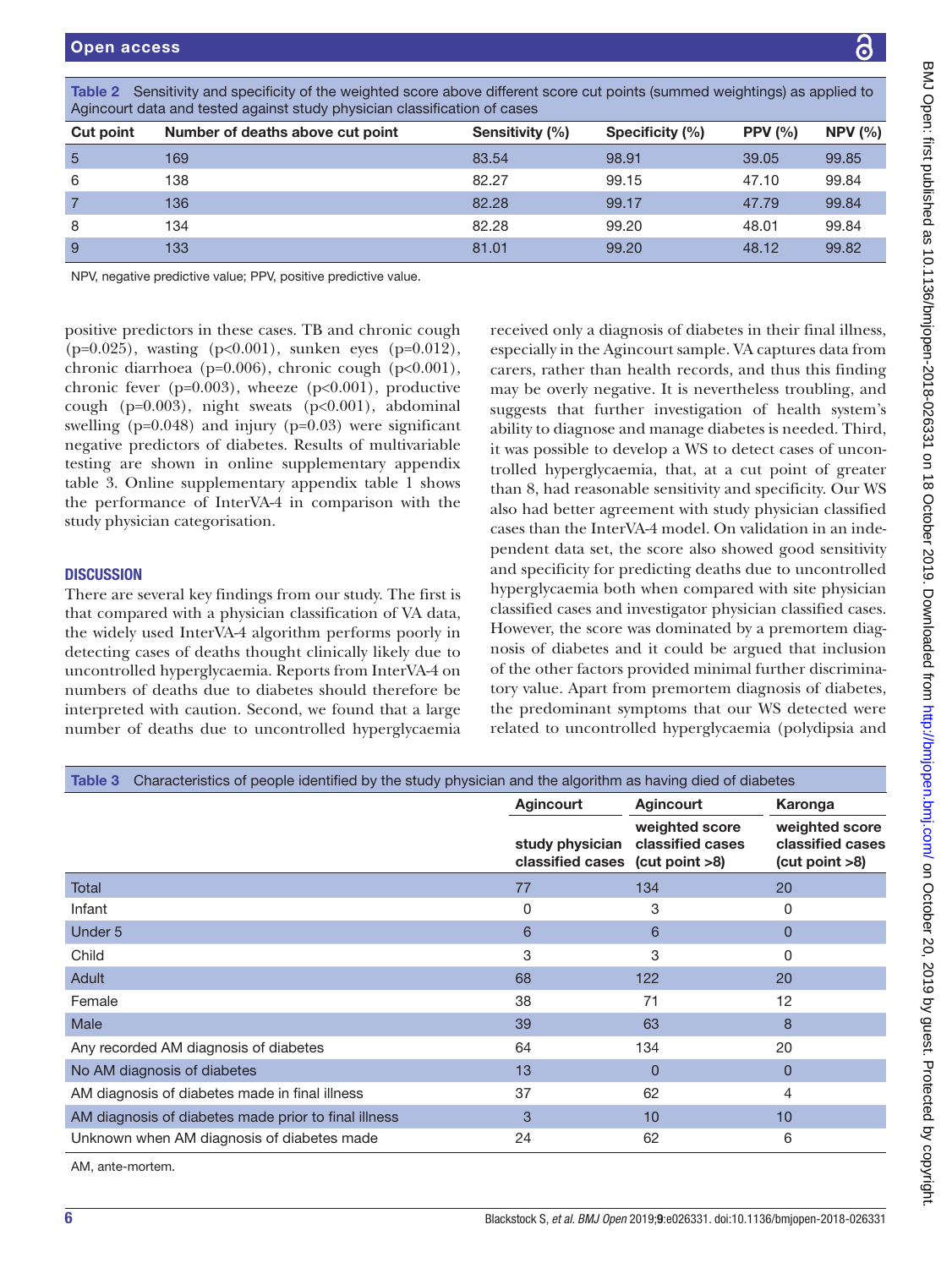polyuria). Our score, or indeed, VA cannot discriminate between deaths due to hyperglycaemia-related complications of type 1 or type 2 diabetes. Additionally, given recent evidence from HIC which suggests the fall in incidence of type 1 diabetes with age may not be as steep as previously thought<sup>[23](#page-7-13)</sup> and, from sub-Saharan Africa, where there is some evidence that the peak age of presentation may be older than in other countries,  $24\frac{24}{25}$  limiting the age range of cases is unlikely to be a strategy to enable detection of cases of uncontrolled hyperglycaemia due to type 1 diabetes.

As mentioned, we found that AM recording of a diagnosis of diabetes was the strongest predictor of a death being due to uncontrolled hyperglycaemia, in fact, using our score cut point of 8, it is not possible to assign diabetes as a cause of death without diabetes having been recorded on the VA report. This is a further limitation of our score, making it only applicable in settings where health systems are advanced enough to diagnose diabetes or report hyperglycaemia; unfortunately, in many LMICs, laboratory services are focused on detecting infectious rather than non-communicable diseases. $26$  This lack of diagnostic capacity also impacts on the ability of health systems to detect and treat diabetes to prevent untimely deaths. Even in countries with reasonable diagnostic ability, it may not be deployed early enough in the disease course to avert death.[27 28](#page-7-16) Such delayed diagnosis is reflected in our finding that diagnosis of diabetes was often made in the final illness, suggesting that the death could have been averted if diagnosis had been made earlier in the illness. Access to diagnostic testing has to be paired with an increased index of suspicion of the diagnosis early in the disease course. We also acknowledge that even if diagnoses are made, hurdles of access to treatment still need to be overcome.<sup>2930</sup> Unfortunately, given the small numbers of deaths found in this study, we were not able to reliably look at temporal trends in access to care.

Although we found that our WS performance was substantially more reliable in ascertaining cases of deaths due to uncontrolled hyperglycaemia than InterVA-4 when applied to Agincourt, our study aim was to look specifically for this condition, and we produced an algorithm that was optimised to find cases. In contrast, InterVA-4 takes into consideration numerous competing diseases to deliver an adequate performance to determine population-level causes of death across a wide range of diseases $^{16}$ and was not developed to detect single diseases. Furthermore, while physicians use both presence and absence of symptoms to determine diagnoses, InterVA-4 predomi-nately relies on presence of symptoms.<sup>[31](#page-7-18)</sup> It is also interesting that there were differences between physicians in ascribing uncontrolled hyperglycaemia as a cause of death. These differences are likely to result from different exposure to disease prevalence and be influenced by the reason for examining the data; it would be expected that physicians who were used to dealing with a condition and who were specifically looking for that condition would

find a greater prevalence of that condition.<sup>32–34</sup> However, that there was reasonable agreement between the investigator physician (AW) and the algorithm with the Karonga site physician diagnoses is reassuring.

There are several limitations of our study. The lack of a gold standard data set which contained both confirmed clinical diagnosis and relevant VA parameters necessitated our use of a physician to ascertain cases, and without laboratory results, the diagnosis can never be certain. To enrich the data set for clinical review with likely cases, we also preselected cases that had one or more responses on VA which could suggest the diagnosis; although it is unlikely that deaths with no symptoms of uncontrolled hyperglycaemia noted would have died of this condition, it is not impossible. The enrichment of the review data set with these cases could also have led to overfitting of the WS. For this WS development study, we limited the age range of cases to between 1 and 49 years to ensure that we detected premature mortality and to avoid confounding from competing symptoms that may be seen in older people who likely have multiple comorbidities. We may have missed cases in older deaths, and how this WS performs in older age groups needs to be the subject of separate study. As in the development of InterVA-4, we, a priori, decided to use clinical knowledge to guide choice of our input variables of our model. While we argue that this is a reasonable method for model development, an alternative approach could have been to assess all VA variables for association and include all those that are statistically significant regardless of clinical validity. Lastly, VA tools to ascertain cause of death are not as accurate as vital statistics reporting which is based on clinical diagnoses. However, such reporting is lacking in many populations, especially in LMICs. In these situations, VA is proven to be a reliable alternative method of ascertaining cause of death.

In summary, we have found that the InterVA-4 algorithm performs poorly in detecting cases of deaths due to uncontrolled hyperglycaemia. Our algorithm improves detection, however is dominated by necessity for a premortem diagnosis of diabetes with other variables adding little discrimination. We also found that a high proportion of deaths due to uncontrolled hyperglycaemia received a diagnosis in their final illness. In countries where information on numbers of deaths due to uncontrolled hyperglycaemia is lacking and where VA reports exist, our algorithm can be used to give an indication of the numbers of deaths due to the condition, hence expose health system gaps in the provision of care which would result in earlier diagnosis and treatment.

#### Author affiliations

<sup>1</sup>Department of Paediatric Rheumatology, Great Ormond Street Hospital for Children NHS Foundation Trust, London, UK

<sup>2</sup>Department of Aging and Health, School of Medicine, University of Dundee, Dundee, UK

<sup>3</sup>MRC/Wits Rural Public Health and Health Transitions Research Unit, University of the Witwatersrand School of Public Health, Johannesburg, South Africa